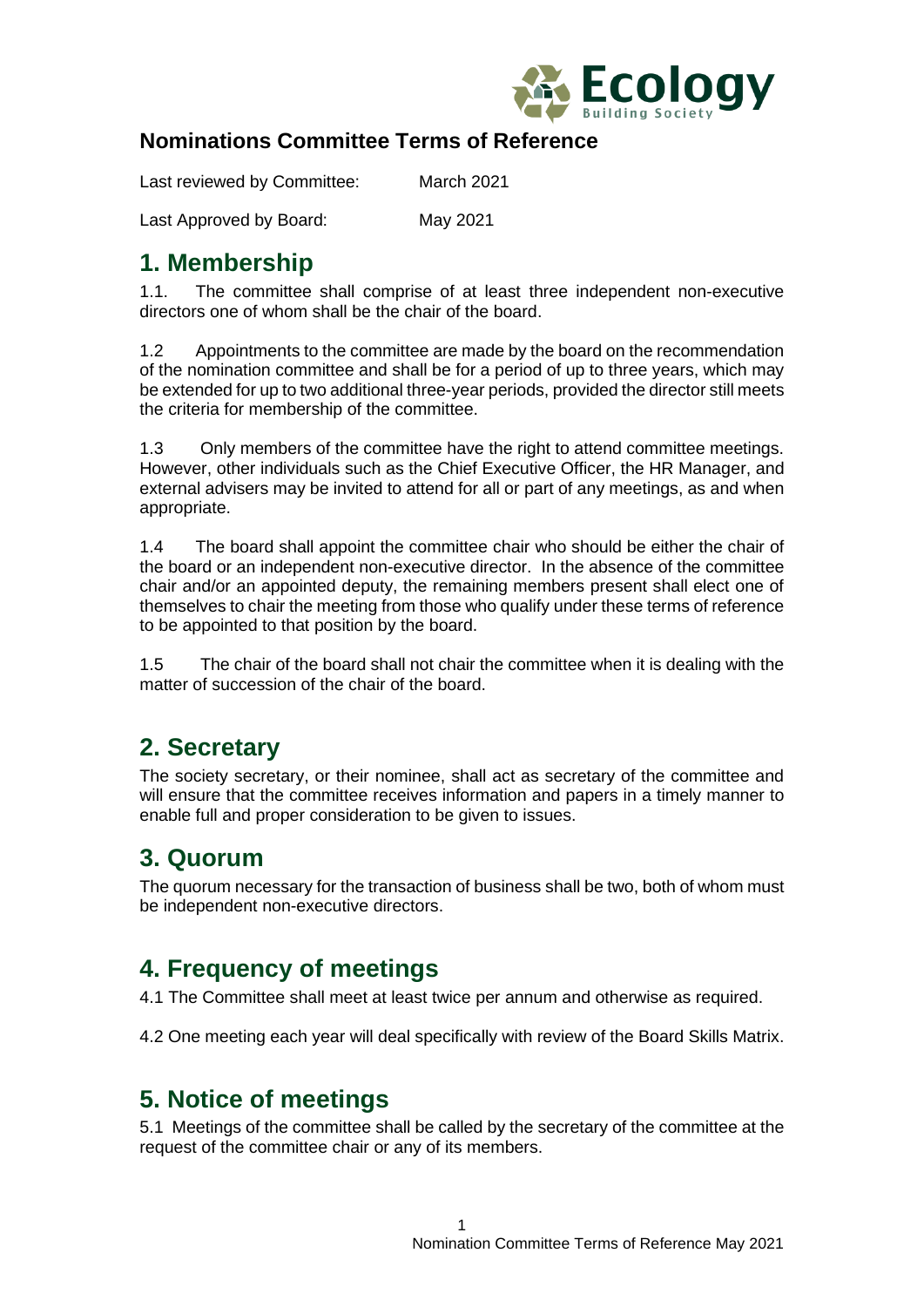

5.2 Unless otherwise agreed, notice of each meeting confirming the venue, time, and date, together with an agenda of items to be discussed, shall be forwarded to each member of the committee and any other person required to attend no later than 5 working days before the date of the meeting. Unless otherwise agreed, supporting papers shall be sent to committee members and to other attendees, as appropriate, at the same time.

### **6. Minutes of meetings**

6.1 The secretary shall minute the proceedings and decisions of all committee meetings, including recording the names of those present and in attendance.

6.2 Draft minutes of committee meetings shall be circulated to all members of the committee. Once approved, minutes should be made available to all other members of the board and the company secretary unless, exceptionally, it would be inappropriate to do so.

## **7. Engagement with stakeholders**

7.1 The committee chair should attend the annual general meeting to answer any member questions on the committee's activities. In addition, the committee chair should seek engagement with members on significant matters related to the committee's areas of responsibility where appropriate to do so.

# **8. Duties**

8.1 The Committee shall:

- Regularly review the structure, size, and composition of the Board (including skills, knowledge, experience, and diversity) to ensure it keeps pace with the Society and make recommendations to the Board with regard to any changes.
- Ensure plans are in place for orderly succession to the board and executive leadership positions and oversee the development of a diverse pipeline for succession, considering the challenges and opportunities facing the Society, and the skills and expertise needed on the board in the future.
- Keep under review the leadership needs of the Society, both Executive and Non-Executive, with a view to ensuring the continued ability of the Society to compete effectively and fulfil its mission.
- Be responsible for identifying and nominating for the approval of the board, candidates to fill board vacancies as and when they arise.
- Before any appointment is made by the board, evaluate the balance of skills, knowledge, experience, and diversity on the board and, in the light of this evaluation, prepare a description of the role and capabilities required for a particular appointment and the time commitment expected.
- Consider and make recommendations to the Board regarding the appointment, reappointment, resignation, and removal of directors to the board. Appointments will be made in accordance with best practice, legislation, relevant regulation and the Society's rules and policies.
- Ensure that, on appointment to the board, non-executive directors receive a formal letter of appointment setting out clearly what is expected of them in terms of time commitment, committee service and involvement outside board meetings.
- Review the results of the board performance evaluation process that relate to the composition of the board and succession planning.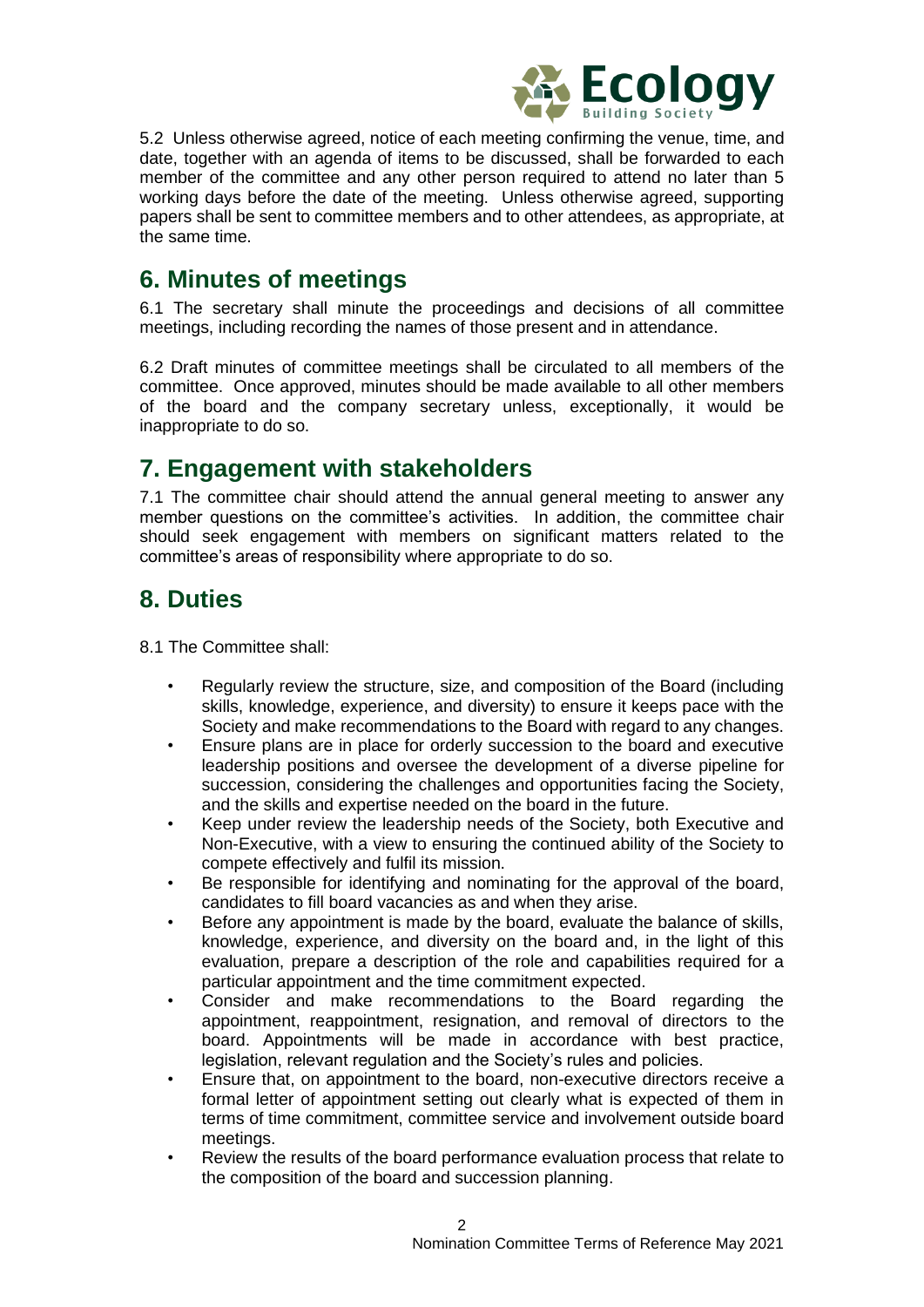

- Review annually the time required from non-executive directors. Performance evaluation should be used to assess whether the non-executive directors are spending enough time to fulfil their duties.
- Work and liaise as necessary with other board committees, ensuring the interaction between committees and with the board is reviewed regularly.
- Ensure that the UK Corporate Governance Code and FRC Guidance on Board Effectiveness are considered, having regard to the relevant guidance issued by the BSA.
- 8.2 The committee shall make recommendations to the board concerning:
	- Any changes needed to the succession planning process if its periodic assessment indicates the desired outcomes have not been achieved.
	- Suitable candidates as new directors and succession for existing directors.
	- Membership of the audit and remuneration committees, and any other board committees as appropriate, in consultation with the chair of those committees.
	- The re-appointment of non-executive directs at the conclusion of their specified term of office having given due regard to their performance and ability to continue to contribute to the board in the light of knowledge, skills and experience required.
	- The re-election by members of directors under the retirement by rotation provisions in the Society's rules, having due regard to their performance and ability, and why their contribution is important to the Society's long-term sustainable success in the light of the skills, experience and knowledge required and the need for progressive refreshing of the board, considering the length of service of individual directors, the chair and the board as a whole.
	- Any matters relating to the continuation in office of any director at any time including the suspension or termination of service of an executive director as an employee of the Society subject to the provisions of the law and their service contract.
	- The appointment of any director to executive or other office.

#### **9. Reporting responsibilities**

9.1 The committee chair shall report to the board after each meeting on the nature and content of its discussion, recommendations, and action to be taken.

9.2 The committee shall make whatever recommendations to the board it deems appropriate on any area within its remit where action or improvement is needed, and adequate time should be made available for board discussion when necessary.

9.3 The committee shall produce a report to be included in the Society's annual report describing the work of the nomination committee, including:

9.3.1 the process used in relation to appointments, its approach to succession planning and how both support the development of a diverse pipeline.

9.3.2 how board evaluation has been conducted, the nature and extent of an external evaluator's contact with the board and individual directors, the outcomes and actions taken, and how it has influenced of will influence board composition.